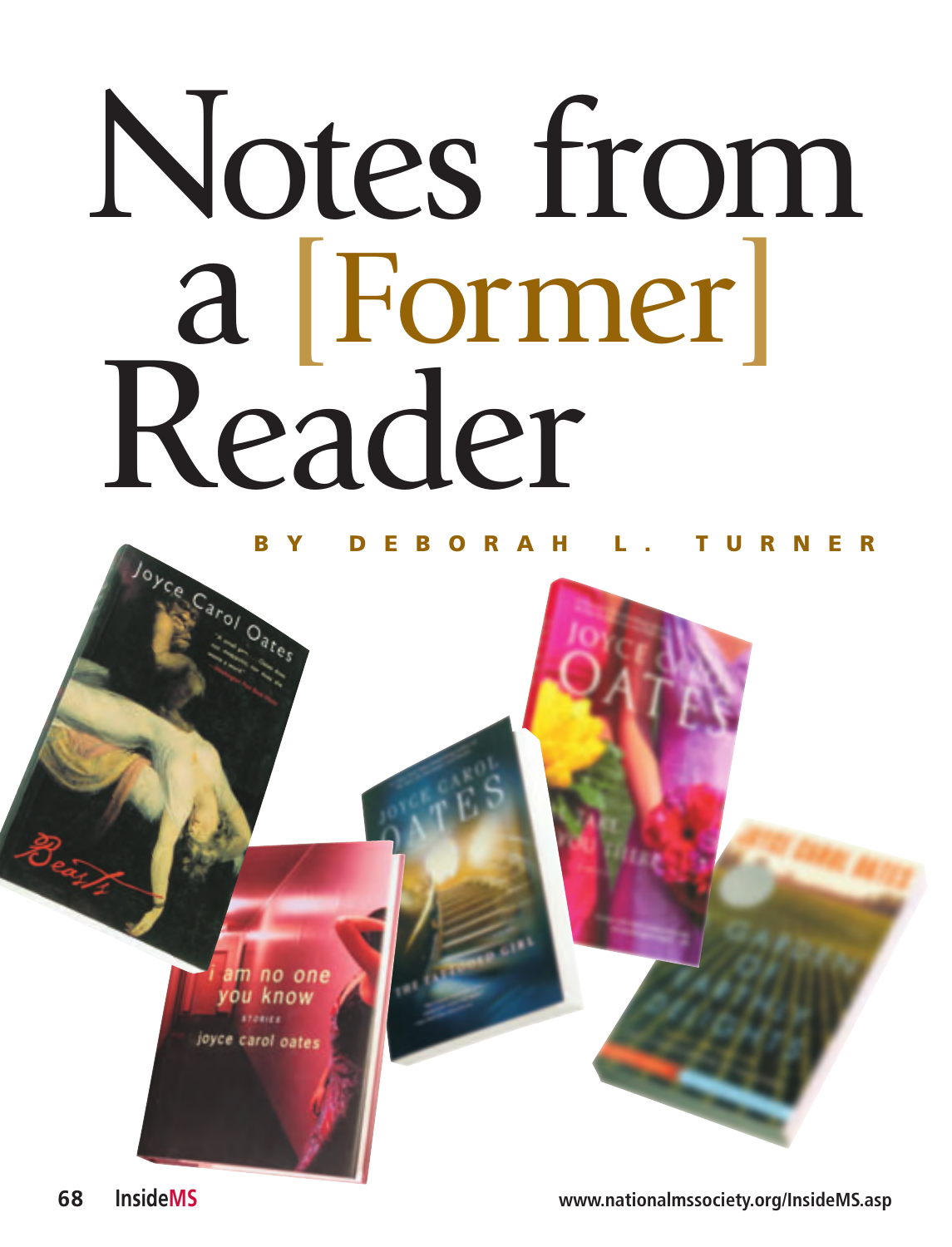The Phone. My favorite author, Joyce Carol Oates, was going to be the speaker at our library's annual literary luncheon, and I had just been asked to write the up the phone. My favorite author, Joyce Carol Oates, was going to be the speaker at our library's annual literary luncheon, and I had just been asked to write the introduction and sit next to her! I was astonished, exhilarated, grateful, proud—but mostly overcome by the irony of it. There I was, invited to meet and talk with my dream author, a writer whose books I have devoured over the past 30 years (I own more than 40 titles)—and I can no longer read, or remember much of it. Ten years ago I could have cited chapter and verse, and now it's all a blur. I just have to shake my head and laugh. "

Ten years ago, at the age of 48, I developed multiple sclerosis. At first I experienced double vision, which completely resolved itself in four months. Then a year or so later I had pain, numbness, and tingling in my legs, symptoms that are still with me, though muted somewhat by medication. When I was eventually diagnosed with MS, I didn't cry or feel sorry for myself. I'm a very pragmatic person. When I encounter an obstacle. I don't ask why; I just start thinking of ways to get around it. When I had double vision and couldn't drive, I walked to the stores and asked friends to take my children to school. When my legs hurt, I got a handicapped parking placard. I take a daily 25 minute "power nap" to counter my MS fatigue, and every morning I give myself an injection of a drug that slows the

course of the disease. I take vitamins; I drink gallons of water; I'm doing everything right. But gradually I've become aware of a symptom I can't compensate for. This one is much too close to the bone, too entwined with my sense of self.

I was always a voracious reader. In addition to **The New York Times** and a hefty stack of magazines, every week I read a novel or shortstory collection—good literary fiction. My dining room was filled with hundreds of books, arranged in alphabetical order by author and date of publication. It will

come as no surprise that I have a master's degree in library science. Sometimes there was a compulsive element to my reading. I'd get edgy as I neared the end of a book: What if I couldn't get to the library or a bookstore to find something new? I was a reading junkie, always needing another fix.

We moved from New York City to the suburbs a year after the birth of our second child, and I was concerned about finding friends with similar interests. But my apprehensions faded away when I joined the newcomers' book club: Here were women who were smart and funny and read the same books I did. I lived for the monthly meetings and the chance to spend an hourand-a-half talking about ideas instead of children and window treatments. Soon I was chosen to be the group's leader. I spent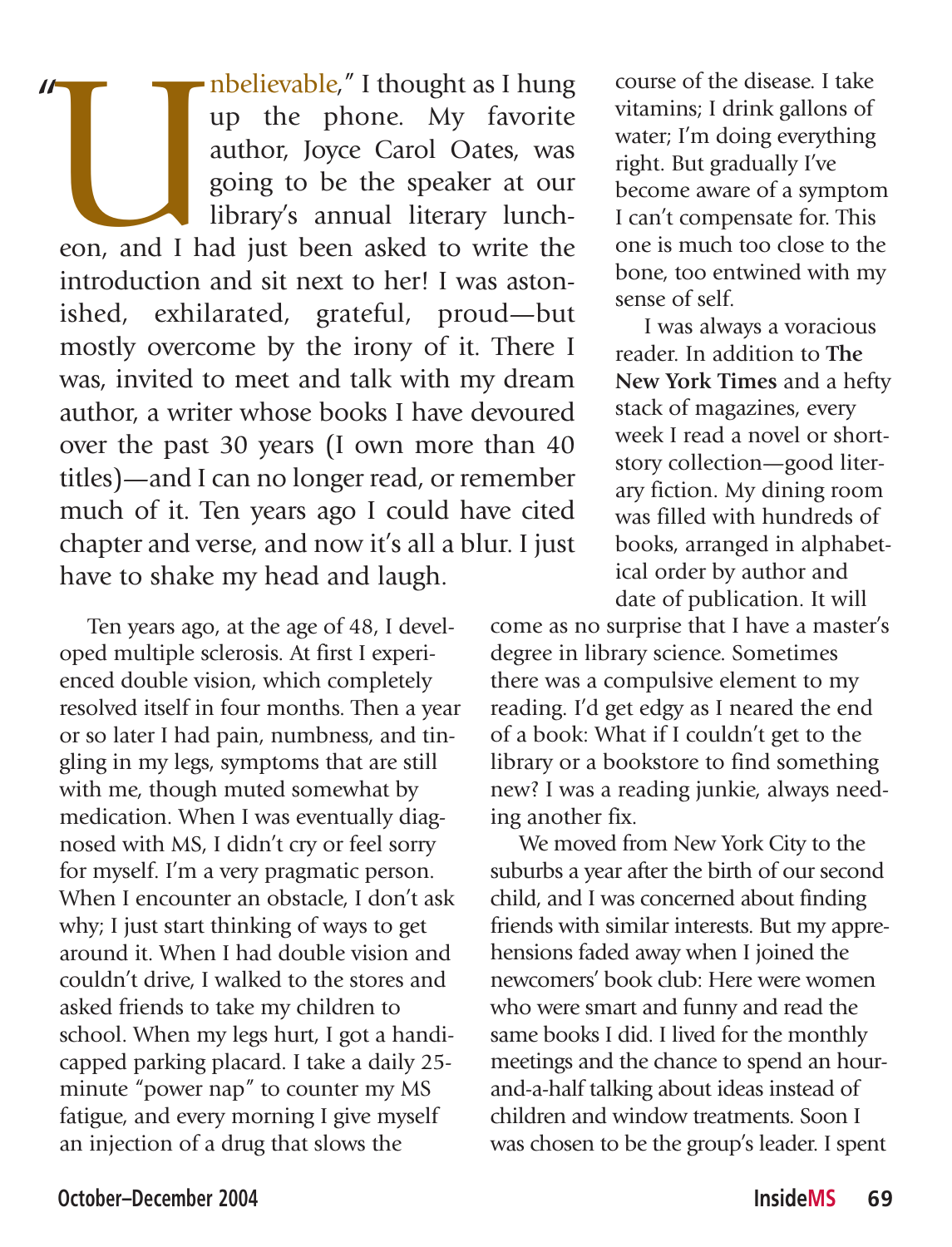a lot of time rereading the selected book, researching the author, finding reviews, thinking of ways to stimulate discussion. The group grew from five or six to about 20—too many to fit in most living rooms—and I felt much of this was due to my visible love of books. I felt most alive and creative in the book club; it truly

was a high for me. Then MS came into my life.

One of the odd aspects of my double vision—and believe me, double vision is defined by odd aspects—was the fact that, for me, things did **not** appear double at very close range. Therefore the most comfortable activity for my eyes and

brain in that state was to read. I continued leading the book club that fall, despite the distraction of trying to discuss Edith Wharton while everyone in the room had two heads.

But after my vision returned to normal, I noticed that I was reading much less than before. My concentration was somehow off. I couldn't describe what was wrong, but I felt that something had changed.

Over the months that followed, I became aware that the hyper-prolific Joyce Carol Oates was literally writing faster than I could keep up with. "Cool it, Joyce," I thought. My book club friends humored me and insisted that my concentration problems were due to approaching menopause, not MS, but it pained me deeply that I had become so slow doing what was once as easy as breathing air.



My sensitive neurologist, an MS specialist, took my vague complaints seriously and referred me to a neuropsychologist for testing. The results confirmed that, compared with other women of my age and educational level, I had suffered cognitive loss consistent with MS. Word retrieval, memory, and concentration

**I had suffered cognitive loss consistent with MS. Word retrieval, memory, and concentration were affected, just as I had intuited. Knowing this was a relief: I wasn't lazy; I hadn't become stupid.** 

were affected, just as I had intuited. Knowing this was a relief: I wasn't lazy; I hadn't become stupid.

My doctor prescribed a drug most often used for Alzheimer's patients, but when it gave me amazing night terrors, she suggested Ritalin, which has enabled me, like people with Attention Deficit Disorder, to focus on the bank statement, dinner, or our holiday newsletter for a few hours. Books, even my growing pile of **New Yorker**s, now have to wait for vacations, when there are no ringing telephones, burning cookies, or children's homework questions to distract me.

Perhaps because of my inability to participate, or maybe just because all our lives have changed, our book club has wound down. We often meet to see a play or museum exhibit, to fool around with clay or beads, or just to talk. But recently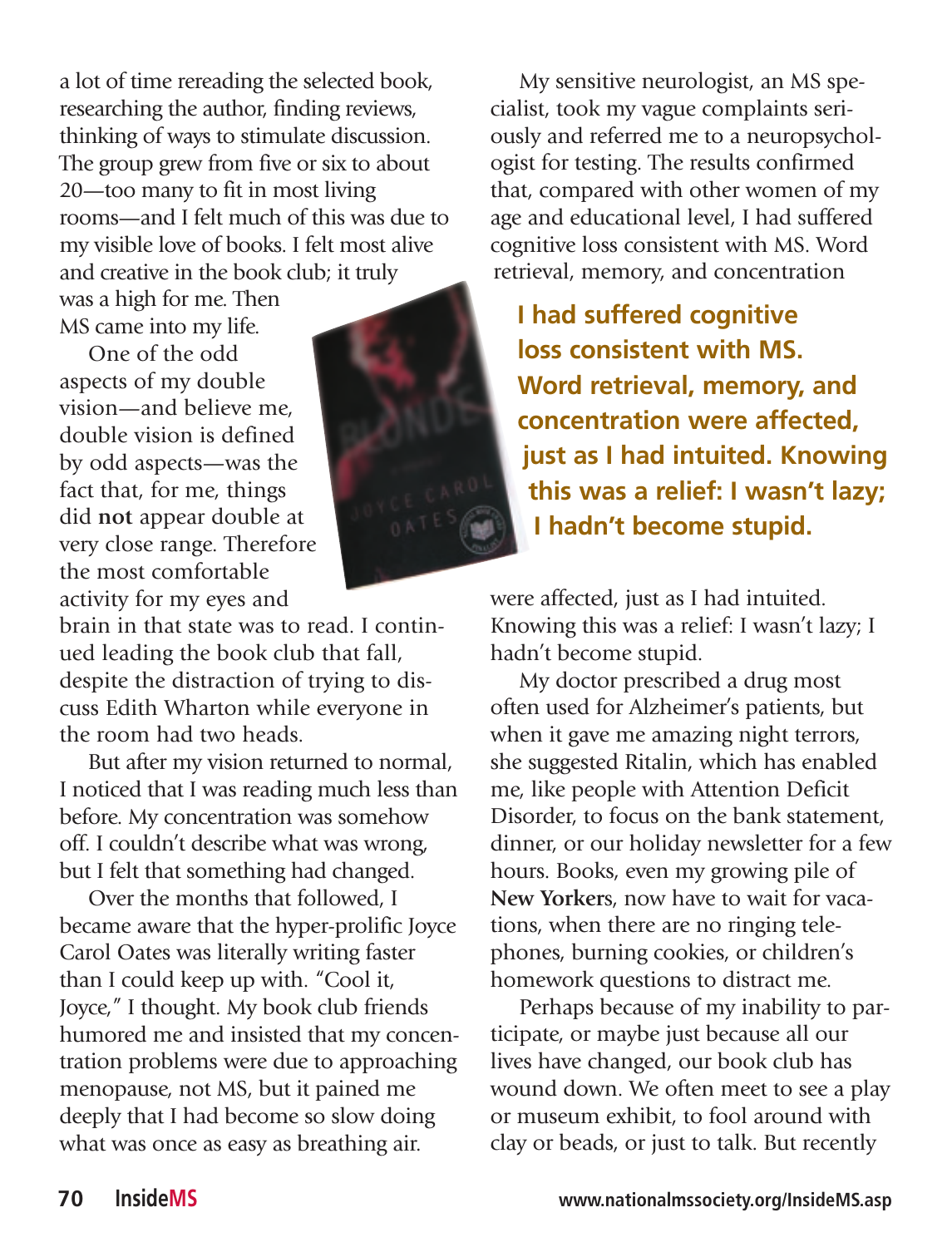when we met, all the others brought books to share or reviews to pass around. I felt invisible as the others bounced around titles and even authors' names I'd never heard of. It was as if I were wearing a disguise, the cloak of a nonreader, that was getting tighter and tighter, squeezing me. But as I struggled to take it off, I

found that it had bonded with my skin. This **is** what I am now. I may seem the same in most ways, but in this crucial respect I am a stranger, even—especially—to myself. Who am I if

I am not a reader?

Writing this, I see how frustrated, even angry, I am about this loss. I vividly remember

how terrified I was when I developed double vision. Lying in bed, unable to sleep, I wondered if I were going blind. What would I do if I couldn't read? I frantically thought of alternatives: books on tape, hiring a high school kid to read to me. I thought then that the only thing that could prevent me from reading was a problem with my eyes. I had no inkling of what could happen to my mind.

Then came the request to write the Joyce Carol Oates introduction. To do it I had to chain myself to the dining room table for a couple of weeks. I took pages of notes. In the end, it was very pleasing and validating—to hear the chairwoman read my words to an audience of 500. As for spending an hour or two next to a writer I had idolized for so many years, well, imagine eating lunch with **your** hero. I bet you wouldn't clean your plate either.

Ms. Oates was charming at the table, asking a lot of questions about our lives and interests, and she was a fabulous speaker. She truly made art accessible, and the audience was captivated.

This momentous, bittersweet event, so thrilling and yet so frustrating to me, stands as a reminder of my abilities and

> **MS has made me more empathic, and for this I am grateful, but I can't stop missing the clever bookworm I used to be. Maybe now is the time for (the) tears.**

disabilities. Yes, with a great amount of effort I could assimilate information and craft a good, concise introduction. But I could not talk to my favorite author with the assurance of the careful reader I had once been. Yes, I am still close to my book club friends, but I no longer share the passion that brought us together. Yes, I'm a good mother, a caring friend, a cheerful volunteer. Being open about my MS has enabled me to gain the confidence of others. MS has made me more empathic, and for this I am grateful, but I can't stop missing the clever bookworm I used to be.

Maybe now is the time for the tears that did not flow 10 years ago, for I truly have lost a cherished part of myself. ■

Deborah Turner lives with her husband and two children in suburban New Jersey.